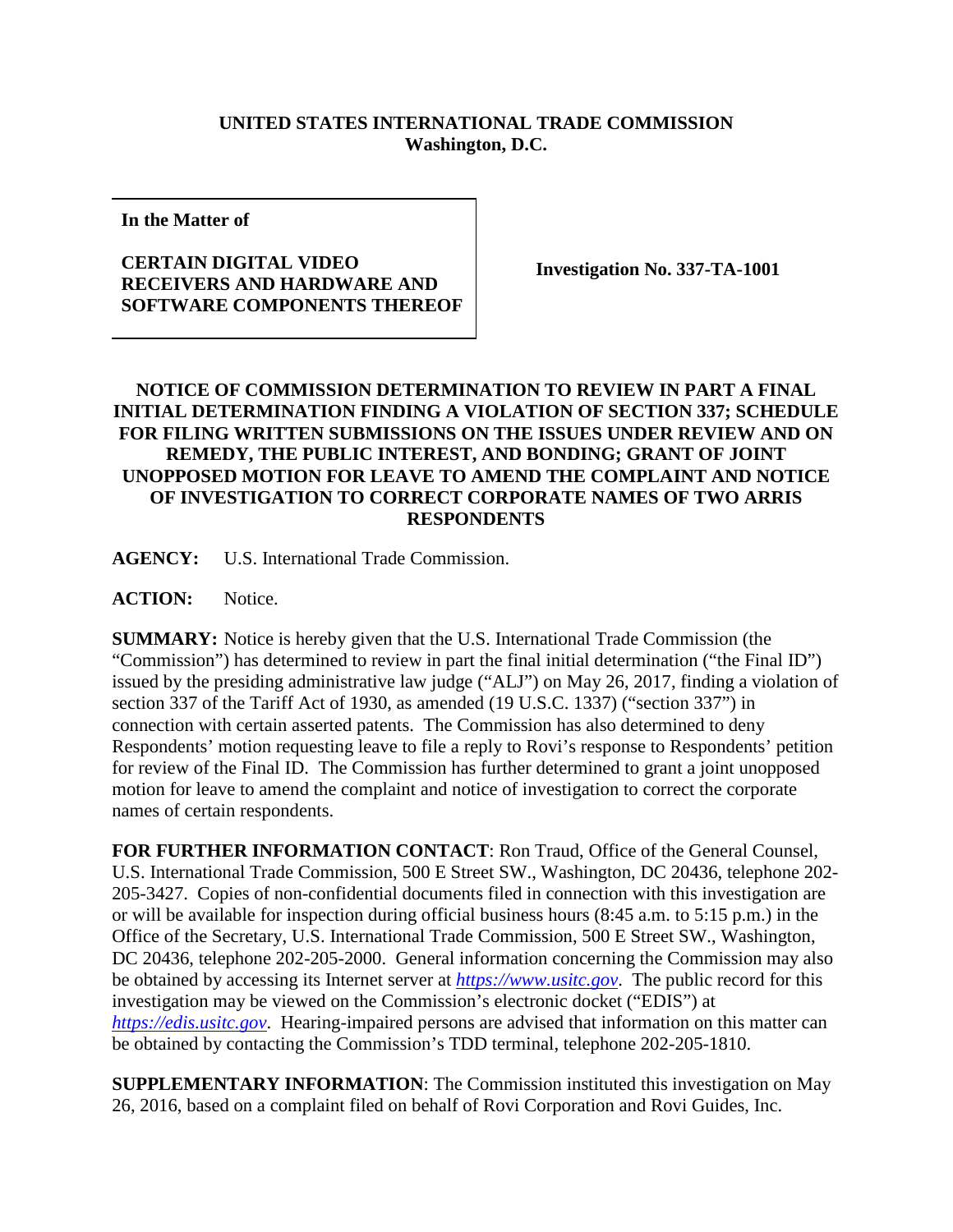(collectively, "Rovi"), both of San Carlos, California. 81 FR 33547-48 (May 26, 2016). The complaint, as amended, alleges violations of section 337 of the Tariff Act of 1930, as amended, 19 U.S.C. 1337, by reason of infringement of certain claims of U.S. Patent No. 8,006,263 ("the '263 patent"); U.S. Patent No. 8,578,413 ("the '413 patent"); U.S. Patent No. 8,046,801 ("the '801 patent"); U.S. Patent No. 8,621,512 ("the '512 patent"); U.S. Patent No. 8,768,147 ("the '147 patent"); U.S. Patent No. 8,566,871 ("the '871 patent"); and U.S. Patent No. 6,418,556 ("the '556 patent"). The complaint further alleges that a domestic industry exists. *Id.* at 33548.

The Commission's notice of investigation named sixteen respondents. The respondents are Comcast Corporation of Philadelphia, PA; Comcast Cable Communications, LLC of Philadelphia, PA; Comcast Cable Communications Management, LLC of Philadelphia, PA; Comcast Business Communications, LLC of Philadelphia, PA; Comcast Holdings Corporation of Philadelphia, PA; Comcast Shared Services, LLC of Chicago, IL; Technicolor SA of Issy-les-Moulineaux, France; Technicolor USA, Inc. of Indianapolis, IN; Technicolor Connected Home USA LLC of Indianapolis, IN; Pace Ltd. of Saltaire, England (now ARRIS Global Ltd.); Pace Americas, LLC of Boca Raton, FL; ARRIS International plc of Suwanee, GA; ARRIS Group Inc. of Suwanee, GA; ARRIS Technology, Inc. of Horsham, PA; ARRIS Enterprises Inc. of Suwanee, GA (now ARRIS Enterprises LLC); and ARRIS Solutions, Inc. of Suwanee, GA. 81 FR at 33548. The Office of Unfair Import Investigations is not a party to this investigation. *Id.*

Prior to the evidentiary hearing, Rovi withdrew its allegations as to certain patent claims. *See* Notice of Commission Determination Not to Review an Initial Determination Granting Complainants' Motion to Terminate Certain Asserted Patent Claims from the Investigation (Oct. 21, 2016); Notice of Commission Determination Not to Review an Initial Determination Granting Complainants' Motion to Terminate Certain Asserted Patent Claims from the Investigation (Dec. 2, 2016); Notice of Commission Determination Not to Review an Initial Determination Terminating U.S. Patent No. 8,768,147 from the Investigation (Dec. 28, 2016). Rovi proceeded at the evidentiary hearing on the following patents and claims: claims 7, 18, and 40 of the '556 patent; claims 1, 2, 14, and 17 of the '263 patent; claims 1, 5, 10, and 15 of the '801 patent; claims 12, 17, and 18 of the '871 patent; claims 1, 3, 5, 9, 10, 14, and 18 of the '413 patent; and claims 1, 10, 13, and 22 of the '512 patent.

On May 26, 2017, the ALJ issued the Final ID, which finds a violation of section 337 by the respondents in connection with the asserted claims of the '263 and '413 patents. The Final ID finds no violation of section 337 in connection with the asserted claims of the '556, '801, '871, and '512 patents. The ALJ recommended that, subject to any public interest determinations of the Commission, the Commission should issue a limited exclusion order directed to the accused products, that cease and desist orders issue to the respondents, and that the Commission should not require any bond during the Presidential review period.

On June 12, 2017, Rovi and the respondents filed petitions for review of the Final ID. The respondents petitioned thirty-two of the Final ID's conclusions, and Rovi petitioned seven of the Final ID's conclusions. On June 20, 2017, the parties filed responses to the petitions for review. On July 11, 2017, Rovi and the respondents filed statements on the public interest. The Commission also received numerous comments on the public interest from the public.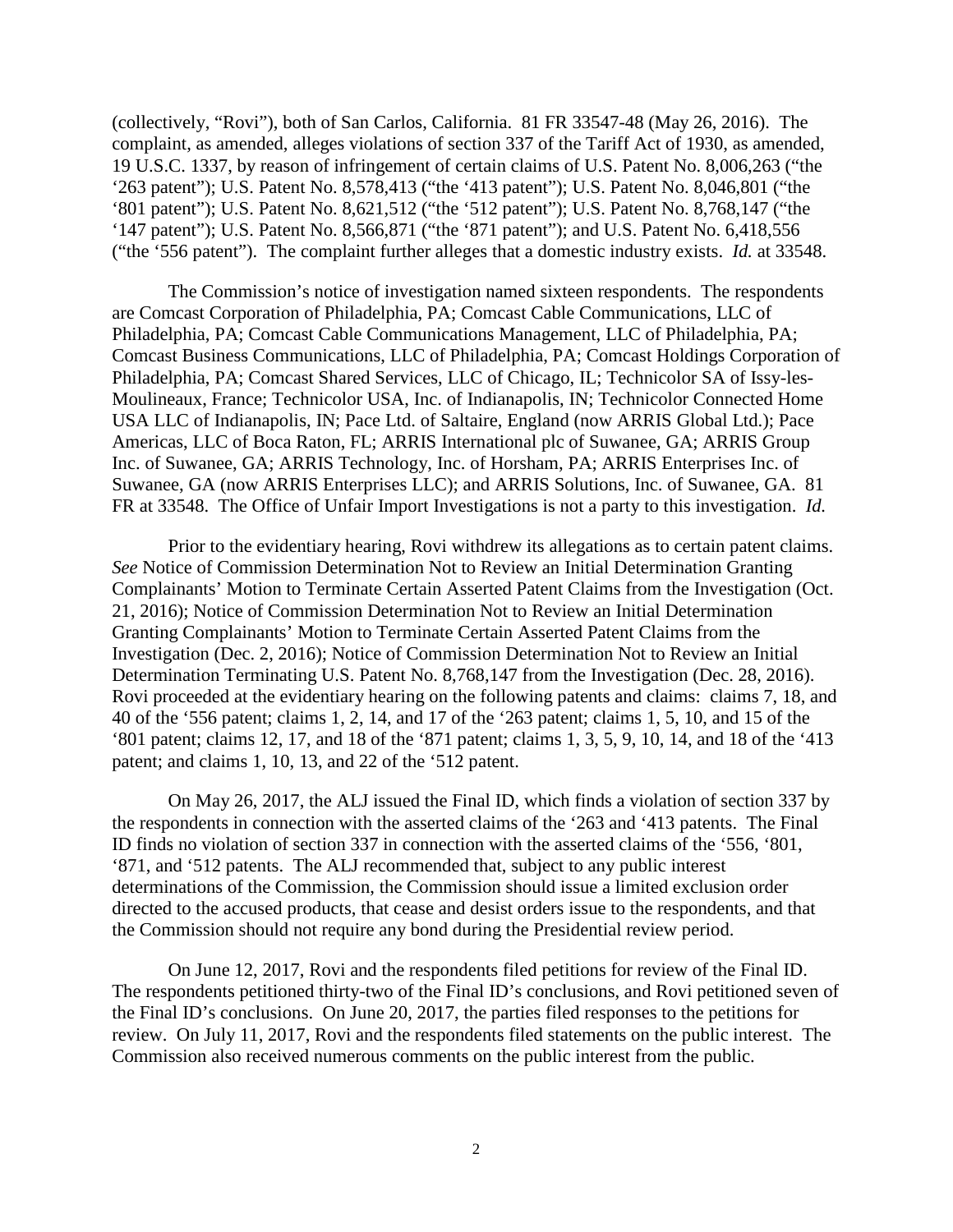On June 26, 2017, Respondents filed a motion requesting leave to file a reply to Rovi's response to Respondents' petition for review, and on June 29, 2017, Rovi filed a response in opposition to that motion. That motion is denied.

On July 5, 2017, Rovi and the ARRIS respondents filed a Joint Unopposed Motion for, and Memorandum in Support of, Leave to Amend the Complaint and Notice of Investigation to Correct Corporate Names of Two ARRIS Respondents. The motion indicates that ARRIS Enterprises, Inc. has changed its name to ARRIS Enterprises LLC and that Pace Ltd. has changed its name to ARRIS Global Ltd. That motion is granted.

On July 25, 2017, Comcast submitted with the Office of the Secretary a letter including supplemental disclosure and representations. On July 31, 2017, Rovi submitted with the Office of the Secretary a response thereto, which asserted that "this new evidence confirms that there is no reason for the Commission to review" certain of the Final ID's conclusions. On August 9, 2017, Comcast filed a response to Rovi's submission. The Commission has determined to reopen the evidentiary record and accept the supplemental disclosure, response thereto, and reply to the response.

Having examined the record in this investigation, including the Final ID, the petitions for review, and the responses thereto, the Commission has determined to review the Final ID in part. In particular, the Commission has determined to review the following:

> (1) The Final ID's determination that Comcast is an importer of the accused products (Issue 1 in Respondents' Petition for Review).

(2) The Final ID's determination that Comcast has not sold accused products in the United States after the importation of those products into the United States (the issue discussed in section III of Rovi's Petition for Review).

(3) The Final ID's determination that the accused Legacy products are "articles that infringe" (Issue 2 in Respondents' Petition for Review).

(4) The issue of whether the X1 products are "articles that infringe" (Issue 3 in Respondents' Petition for Review), the issue of direct infringement of the '263 and '413 patents by the X1 accused products (Issue 5 in Respondents' Petition for Review), and the issue of "the nature and scope of the violation found" (the issue discussed in section X of Respondents' Petition for Review).

(5) The issue of whether Comcast's two alternative designs infringe the '263 and '413 patents (Issue 4 in Respondents' Petition for Review).

(6) The Final ID's claim construction of "cancel a function of the second tuner to permit the second tuner to perform the requested tuning operation" in the '512 patent, and the Final ID's infringement determinations as to that patent (Issue 26 in Respondents' Petition for Review).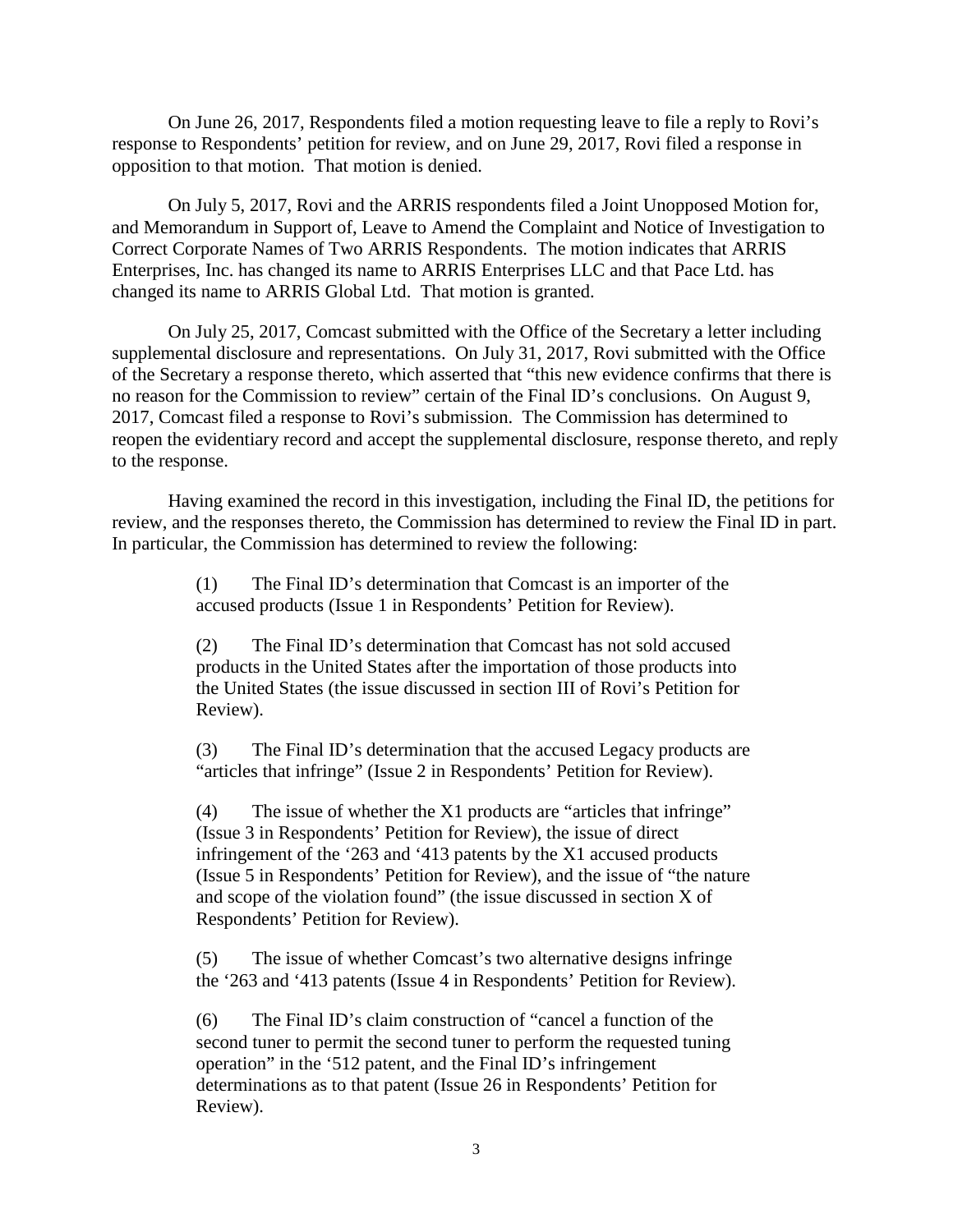(7) The Final ID's conclusion that the asserted claims of the '512 patent are invalid as obvious (the issue discussed in section VI.B.4 of Rovi's Petition for Review).

(8) The issue of whether the ARRIS-Rovi Agreement provides a defense to the allegations against the ARRIS respondents (the issue discussed in section XI of Respondents' Petition for Review).

(9) The Final ID's conclusion that Rovi did not establish the economic prong of the domestic industry requirement based on patent licensing (the issue discussed in section IV of Rovi's Petition for Review).

The Commission has determined to not review the remainder of the Final ID. The Commission has further determined that Respondents' petition of the Final ID's determinations is improper as to the following issues: (1) the representative accused X1 products for the '263, '413, and '801 patents; (2) the induced infringement of the '263 and '413 patents; and (3) the eligibility under 35 U.S.C. 101 of the '512 patent. *See* 19 CFR 210.43(b)(2) ("Petitions for review may not incorporate statements, issues, or arguments by reference."). Those assignments of error are therefore waived.

The parties are requested to brief their positions with reference to the applicable law and the evidentiary record regarding the questions provided below:

(1) As to whether the Legacy accused products are "articles that infringe" (Issue 2 in Respondents' Petition for Review):

> Has Rovi shown (or has Comcast conceded) that a Legacy accused product that infringes the asserted patents (and if so, which patents) has been imported or re-imported by any respondent or that respondent's agent(s)?

(2) As to whether the X1 products are "articles that infringe" (Issue 3 in Respondents' Petition for Review), the issue of direct infringement of the '263 and '413 patents by the X1 accused products (Issue 5 in Respondents' Petition for Review), and the issue of "the nature and scope of the violation found" (the issue discussed in section X of Respondents' Petition for Review):

> a. For purposes of giving rise to a section 337 violation and whether the X1 STBs are "articles that infringe," is the importation of and infringement through the use of the X1 STBs distinguishable from the importation of and infringement through the use of the scanners in *Suprema v. Int'l Trade Comm'n*, 796 F.3d 1338 (Fed. Cir. 2015)? For example, is *Suprema* distinguishable because the imported X1 STBs require cooperation with hardware (a mobile device and Comcast's servers) that is not imported by the respondents for an act of infringement to occur? Note that, in *Suprema*, the imported scanners were "not standalone products," but rather, to function, the scanners had to "be connected to a computer, and that computer must have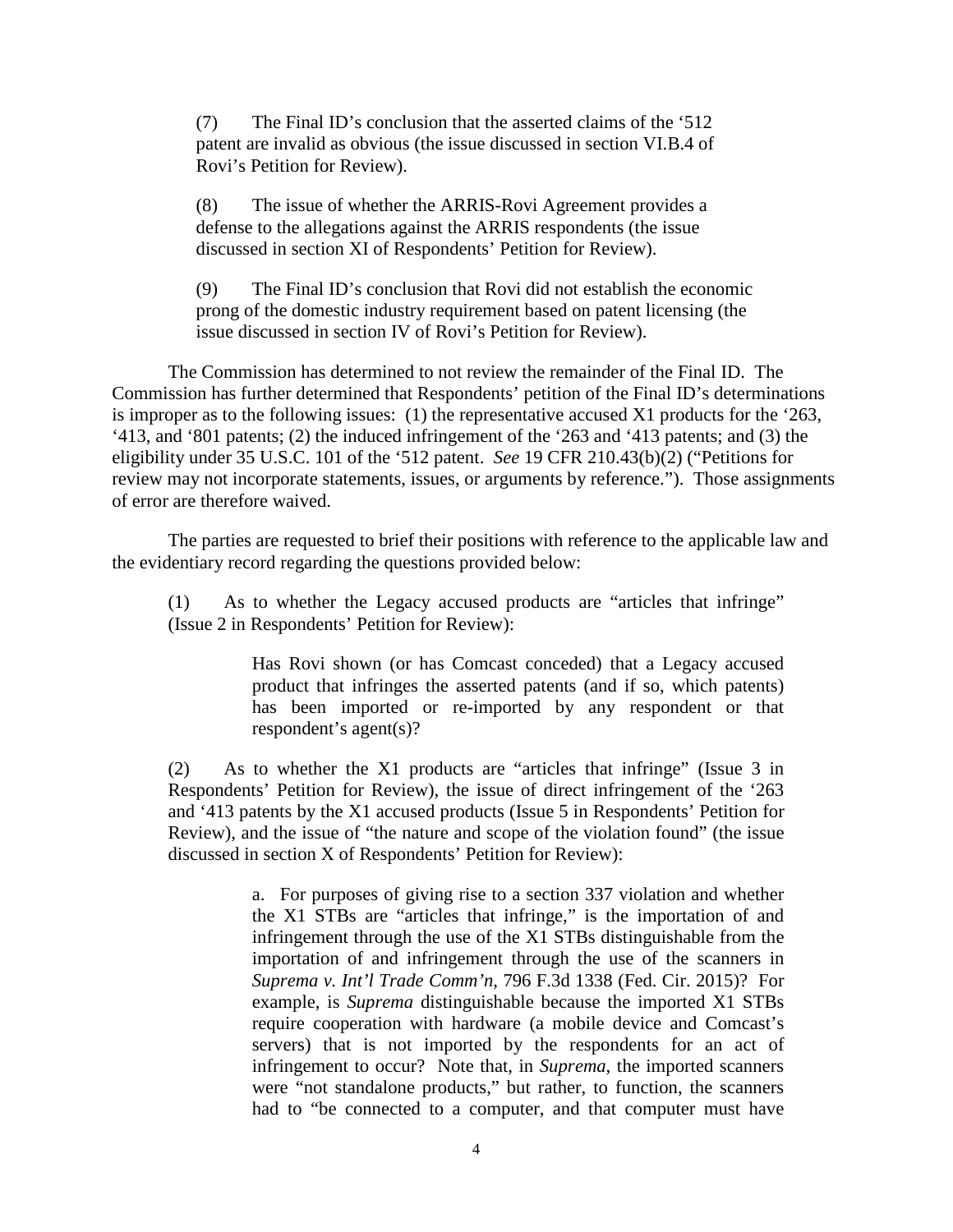custom-developed software installed and running." 796 F.3d at 1341- 42.

b. Please discuss any relevant statutory language, legislative history, case law, and Commission precedent that does or does not support interpreting the language of section 337 such that the X1 STBs are "articles that infringe" and that a violation arises from the importation or sale in the United States after importation of the X1 STBs.

In connection with the final disposition of this investigation, the Commission may (1) issue an order that could result in the exclusion of the subject articles from entry into the United States, and/or (2) issue one or more cease and desist orders that could result in the respondent being required to cease and desist from engaging in unfair acts in the importation and sale of such articles. Accordingly, the Commission is interested in receiving written submissions that address the form of remedy, if any, that should be ordered. If a party seeks exclusion of an article from entry into the United States for purposes other than entry for consumption, the party should so indicate and provide information establishing that activities involving other types of entry either are adversely affecting it or likely to do so. For background, see *Certain Devices for Connecting Computers via Telephone Lines*, Inv. No. 337-TA-360, USITC Pub. No. 2843 (December 1994) (Commission Opinion).

If the Commission contemplates some form of remedy, it must consider the effects of that remedy upon the public interest. The factors the Commission will consider include the effect that an exclusion order and/or cease and desist orders would have on (1) the public health and welfare, (2) competitive conditions in the U.S. economy, (3) U.S. production of articles that are like or directly competitive with those that are subject to investigation, and (4) U.S. consumers. The Commission is therefore interested in receiving written submissions that address the aforementioned public interest factors in the context of this investigation.

The parties and the public are requested to brief their positions regarding the public interest. The Commission is particularly interested in responses to the following:

Should the Commission tailor any remedy to mitigate any harm considered by the public interest factors? Please provide any support, factual or otherwise, and relate that support to specific public interest factors.

If the Commission orders some form of remedy, the U.S. Trade Representative, as delegated by the President, has 60 days to approve or disapprove the Commission's action. *See* Presidential Memorandum of July 21, 2005. 70 FR 43251 (July 26, 2005). During this period, the subject articles would be entitled to enter the United States under bond, in an amount determined by the Commission and prescribed by the Secretary of the Treasury. The Commission is therefore interested in receiving submissions concerning the amount of the bond that should be imposed if a remedy is ordered.

**WRITTEN SUBMISSIONS**: The parties to the investigation are requested to file written submissions on the issues identified in this notice. Parties to the investigation, interested government agencies, and any other interested parties are encouraged to file written submissions